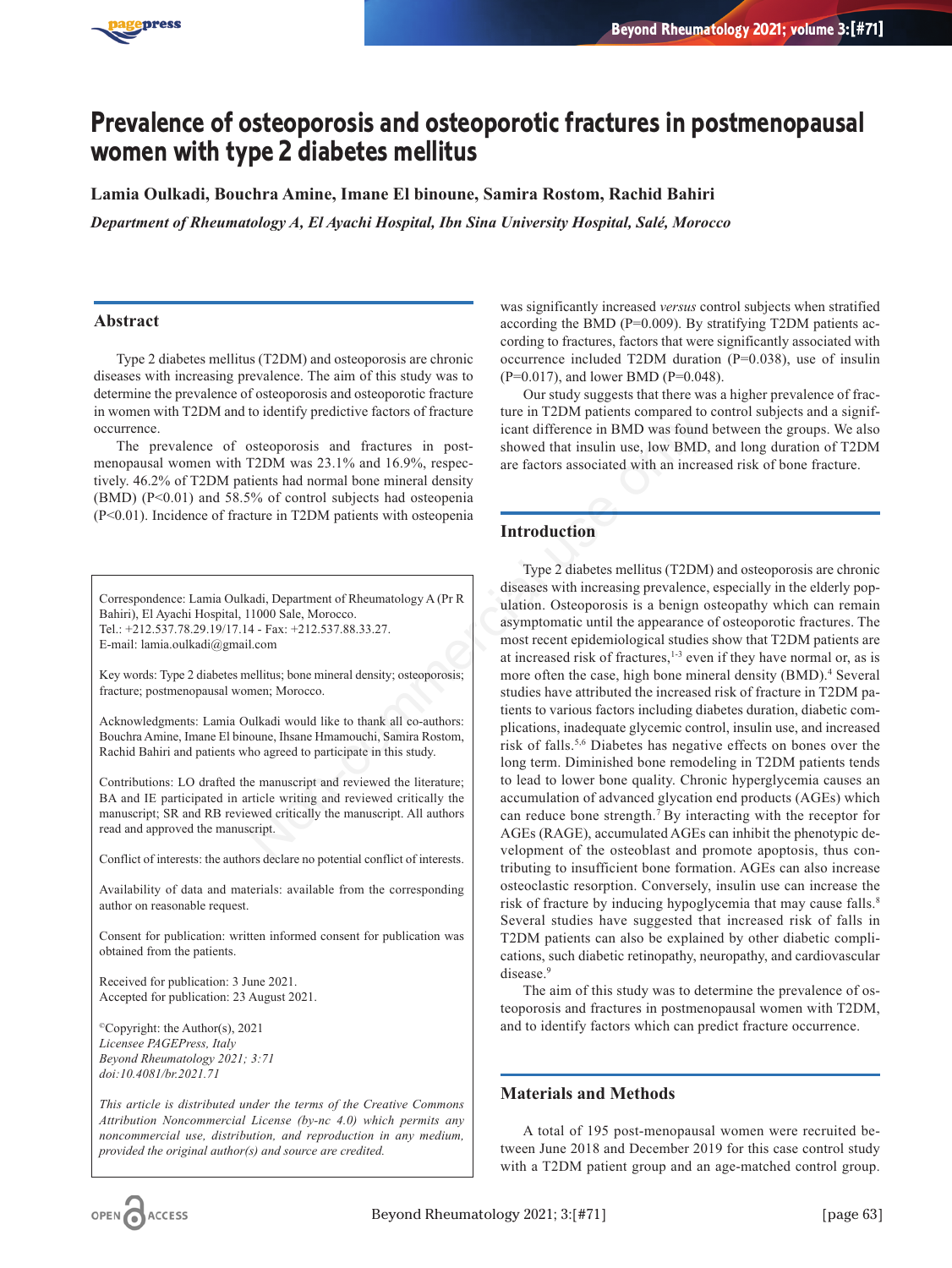All participants were asked to compete a questionnaire on the characteristics and history of their diabetes, including specific diabetic parameters (duration, therapy, and complications). Patients suffering from other diseases that would interfere with bone metabolism, such as primary hyperparathyroidism, liver or renal disease, malabsorption, inflammatory rheumatologic disorders, Paget's disease, malignancy during the previous 5 years, and any bone disease (osteomalacia or osteogenesis imperfecta) were excluded from the study. Exclusion criteria also included the use of drugs that affect bone metabolism such as bisphosphonates, raloxifene, strontium ranelate, glucocorticoids, and hormone replacement therapy. Patients with a body mass index (BMI) ≤18.5 were excluded as well.

#### **Physical examination**

A physical examination was performed on all participants which included measurements of the weight and height and BMI, which was calculated from the ratio of weight/height<sup>2</sup> (kg/m<sup>2</sup>).

#### **Biochemical analyses**

Biochemical analyses of plasma samples were performed after 12 h of fasting. Fasting serum glucose was measured by the enzymatic colorimetric hexokinase method. The ARCHITECT c16000 Chemistry Analyzer (Abbott Laboratories) was used to quantify serum concentrations of glycated hemoglobin (HbA1c), triglycerides, total cholesterol, high-density lipoprotein cholesterol, lowdensity lipoprotein cholesterol, creatinine, calcium, phosphorus, alkaline phosphates, total 25-hydroxyvitamin D [25(OH)D], and parathormone.

#### **Bone mineral density measurement**

Bone mineral density (BMD) was measured using a dual-energy X-ray absorptiometry densitometer (Hologic) at the lumbar spine (LS) (L1-L4) and the femoral neck (FN). The BMD measurement was expressed by the standard deviation (SD) of the mean reference for young adults (T-score) and classified using World Health Organization (WHO) parameters.<sup>8</sup> Osteoporosis was defined as  $T\text{-score} \le -2.5 \text{ SD}$ , osteopenia as  $T\text{-score}$  between –1 and –2.5 SD, and normal bone mineral density as T-score  $\geq$  – 1 SD.

#### **Evaluation of fractures**

The fracture-related questions elicited information concerning skeletal location, date of fracture occurrence (year), and trauma severity. Vertebral and non-vertebral fractures were analyzed, including, hip, tibia, humerus, and other sites. Fractures that occurred spontaneously or after a fall while standing were defined as a nontrauma fracture. Fractures caused by traumatic events were excluded from the analysis.

Lateral spine X-rays were used to define morphometric fractures of the vertebral bodies from T4 to L5. X-ray interpretation was performed by three rheumatologists, one of whom was a senior physician.

## **Statistical analysis**

Statistical analysis was performed using SPSS software, version 13.0. Normally distributed parameters are presented as mean  $±$  standard deviation SD. Descriptive data are presented as frequencies (number and percentage). The differences between the groups were analyzed using the Student's *t* test for continuous variables and the  $\chi^2$  test or Fisher's exact test for qualitative variables. A value of P<0.05 was considered significant.



## **Results**

A total of 195 postmenopausal women were enrolled which included 65 T2DM patients and 130 control subjects. The mean age was 60.78±7.92 years. The mean duration of T2DM was 12.06±7.56 years. 87% of T2DM patients had inadequate glucose control (mean HbA1C: 8.46±2.08%). Degenerative complications were noted in 38.3% of cases. BMI was significantly increased in T2DM patients (P<0.01). No significant differences in 25(OH)D levels were observed between the two groups, even though it was lower in T2DM women compared to control subjects (P=0.4). 46.2% of T2DM patients had normal BMD (P<0.01) and the 58.5% of control subjects had osteopenia (P<0.01). The prevalence of fractures in T2DM patients was 16.9% compared to 4.6% in control subjects (P=0.006) (Table 1). When stratified according to BMD, fracture incidence was significantly increased in T2DM patients with osteopenia versus control subjects (P=0.009) (Table 2). When we compared the diabetics with and without fracture, the factors associated with occurrence of fractures in T2DM patients were a long duration of T2DM, the use of insulin, and lower BMD at the LS (Table 3).

# **Discussion and Conclusions**

In our study the prevalence of osteoporosis in post-menopausal women with T2DM was 23.1% and the prevalence of fractures was 16.9%. These incidence rates are similar to what has been reported in the literature. For example, in a cross-sectional study of 112 postmenopausal women with T2DM and 171 controls, the prevalence of osteoporosis was 25% in T2DM women with 27% of them having fractures.10 In another study, the prevalence of osteoporosis in women with T2DM was 21.9% with low trauma fractures in 5.7% of them.11 Viégas *et al.* reported 30.4% and 23% of osteoporosis in postmenopausal T2DM women at the LS and FN, respectively, with vertebral fractures observed in 23% of them.<sup>12</sup> solution associated with accetive and with and with and with<br>glucose was measured by the enzy-<br>associated with occurrence of fractures<br>method. The ARCHITECT c16000-<br>method. The ARCHITECT c16000-<br>acaboratories) was used to

Concerning the prevalence of fractures by location, we found 10.7% of T2DM patients with low vertebral fractures, 3.1% with forearm fractures, 1.5% with hip fractures, and 1.5% with other non-vertebral low trauma fractures compared to 3.8%, 0%, 0.8%, and 0% at the same respective locations in the control group. This result was different from that of Raška Jr. *et al.* who found 8% of low trauma vertebral fractures, 13% of forearm fractures, 0% of hip fractures, and 6% of other non-vertebral low trauma fractures in T2DM patients against 15%, 18%, 2%, and 2% at the same locations, respectively, in the control group.10

BMD was higher in T2DM patients at the LS and FN (P<0.01) compared to control subjects in our study. These results support what was found by Raška Jr. *et al*., namely women with T2DM had higher BMD at the LS ( $P<0.001$ ), total femur ( $P<0.001$ ), as well as the FN (P<0.01) *versus* the control group.<sup>10</sup> The higher BMD in postmenopausal women was explained in their study by the higher frequency of BMI in T2DM patients and the release of estrogen precursors from the adipose tissue which can have several effects on bones.<sup>13</sup>

By stratifying T2DM patients according to fractures, characteristics that were found to be associated with the occurrence of fractures included T2DM duration, use of insulin, and lower BMD. Other cross-sectional studies also showed that T2DM postmenopausal women with vertebral fractures had a longer duration

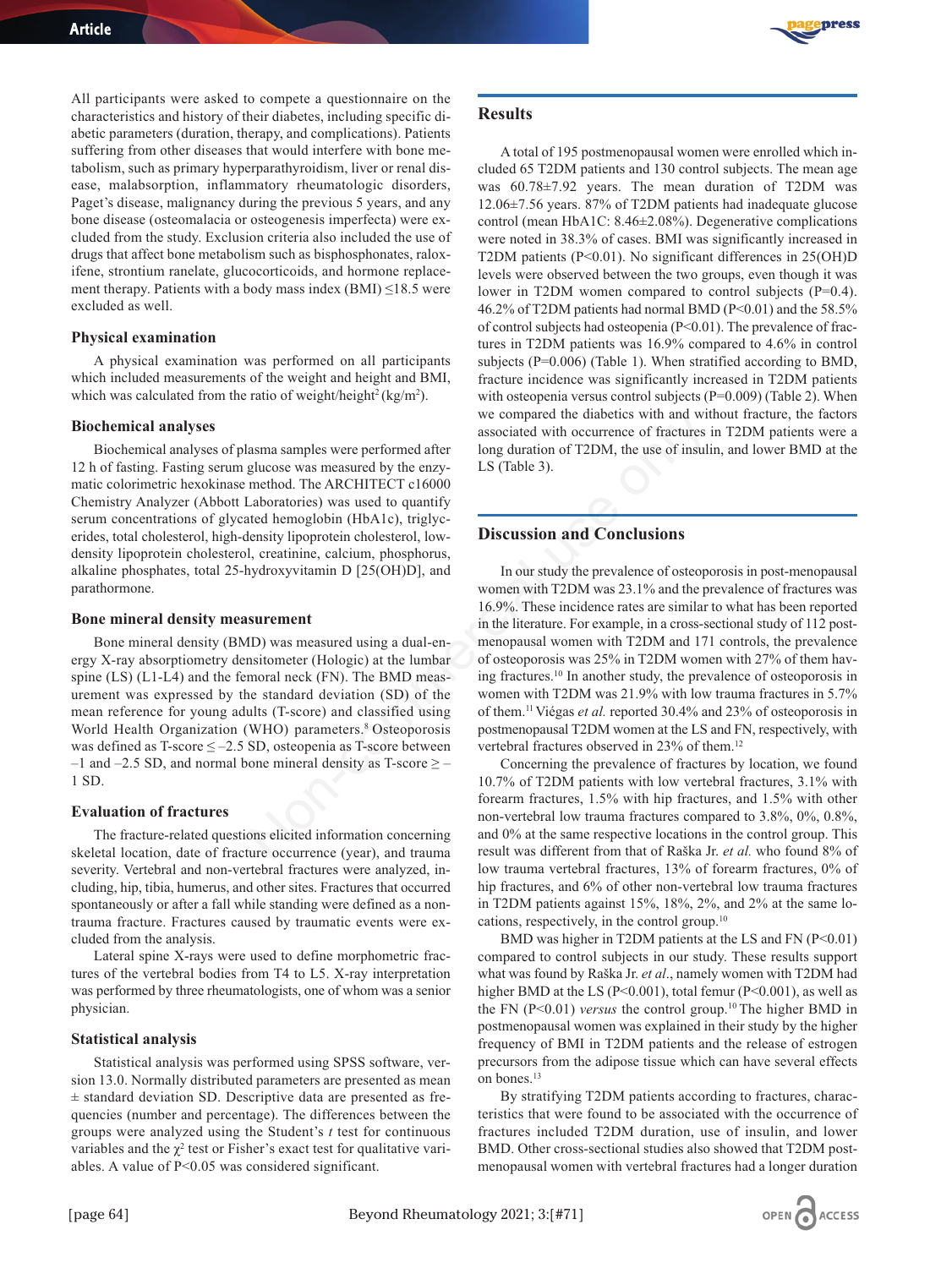

|                                                                                                                                                                                                                      | Postmenopausal<br><b>T2DM Women</b> | <b>Control nondiabetic</b><br><b>Women</b>  | P-value |  |
|----------------------------------------------------------------------------------------------------------------------------------------------------------------------------------------------------------------------|-------------------------------------|---------------------------------------------|---------|--|
|                                                                                                                                                                                                                      | $N=65$                              | $N=130$                                     |         |  |
| Age (years)                                                                                                                                                                                                          | $60.78 + 7.92$                      | $62.72 \pm 8.00$                            | 0.11    |  |
| BMI $(kg/m2)$                                                                                                                                                                                                        | $29.92 \pm 5.68$                    | $26.02 \pm 4.95$                            | < 0.05  |  |
| Serum fasting glucose (g/L)                                                                                                                                                                                          | $1.67 + 0.66$                       | $1.10 \pm 0.11$                             | < 0.05  |  |
| Serum calcium (mg/L)                                                                                                                                                                                                 | $91.10 \pm 2.67$                    | $91.38 \pm 2.47$                            | 0.7     |  |
| Phosphorus (mg/L)                                                                                                                                                                                                    | $41.16 \pm 5.09$                    | $40.39 \pm 7.84$                            | 0.3     |  |
| Alp (UI/L)                                                                                                                                                                                                           | $81.40 \pm 8.69$                    | $83.82 \pm 20.87$                           | 0.26    |  |
| Serum 25(OH)D (ng/mL)                                                                                                                                                                                                | $15.01 \pm 7.83$                    | $16.50 + 5.52$                              | 0.4     |  |
| Parathormone                                                                                                                                                                                                         | $23.97 + 8.27$                      | $28.48 \pm 8.90$                            | 0.002   |  |
| Serum creatinine (mg/L)                                                                                                                                                                                              | $7.30 \pm 1.39$                     | $6.48 + 0.77$                               | 0.001   |  |
| Serum total cholesterol (g/L)                                                                                                                                                                                        | $1.89 + 0.55$                       | $1.61 \pm 0.38$                             | 0.001   |  |
| Serum HDL-cholesterol (g/L)                                                                                                                                                                                          | $0.46 \pm 0.09$                     | $0.57 + 0.25$                               | 0.05    |  |
| Serum LDL-cholesterol (g/L)                                                                                                                                                                                          | $1.30 \pm 0.24$                     | $1.23 \pm 0.27$                             | 0.003   |  |
| Serum triglycerides (g/L)                                                                                                                                                                                            | $1.44 \pm 0.64$                     | $1.18 \pm 0.21$                             | 0.006   |  |
| BMD lumbar spine $(g/cm^2)$                                                                                                                                                                                          | $0.905 \pm 0.145$                   | $0.855 \pm 0.136$                           | 0.015   |  |
| BMD total femoral (g/cm <sup>2</sup> )                                                                                                                                                                               | $0.900 \pm 0.133$                   | $0.811 \pm 0.150$                           | 0.001   |  |
| Osteoporosis $[n(\%)]$                                                                                                                                                                                               | $15(23.1\%)$                        | 32 (24.6%)                                  | 0.86    |  |
| Osteopenia [n(%)]                                                                                                                                                                                                    | 20 (30.8%)                          | 76 (58.5%)                                  | 0.001   |  |
| Normal BMD $[n(\%)]$                                                                                                                                                                                                 | 30 (46.2%)                          | 22 (16.9%)                                  | 0.001   |  |
| Patients with $f(x \mid n(\%))$                                                                                                                                                                                      | 11 (16.9%)                          | $6(4.6\%)$                                  | 0.006   |  |
| Patients with forearm fx $\lceil n(\%) \rceil$                                                                                                                                                                       | $2(3.1\%)$                          | $0(0\%)$                                    |         |  |
| Patients with hip fx $[n(\%)]$                                                                                                                                                                                       | $1(1.5\%)$                          | $1(0.8\%)$                                  |         |  |
| Patients with vertebral fx [n(%)]                                                                                                                                                                                    | $7(10.8\%)$                         | 5(3.8%)                                     |         |  |
| Patients with other low trauma fx $\lceil n \cdot \frac{1}{2} \rceil$                                                                                                                                                | 1(1.5%)                             | $0(0\%)$                                    |         |  |
| 25(OH)D, 25-hydroxyvitamin D; Alp, alkaline phosphatase; BMD, bone mineral density; BMI, body mass index; fx, fracture; HDL, high-density lipoprotein; LDL, low-density lipoprotein; T2DM, type 2 diabetes mellitus. |                                     |                                             |         |  |
|                                                                                                                                                                                                                      |                                     |                                             |         |  |
|                                                                                                                                                                                                                      |                                     |                                             |         |  |
|                                                                                                                                                                                                                      |                                     |                                             |         |  |
| Table 2. Prevalence of fractures in patients with type 2 diabetes compared to control subjects based on bone mineral density.                                                                                        |                                     |                                             |         |  |
|                                                                                                                                                                                                                      | T <sub>2</sub> DM                   | <b>Fractures</b><br><b>Control subjects</b> | P-value |  |
| Osteoporosis $[n(\%)]$                                                                                                                                                                                               | 4(26.7%)                            | 6(18.8%)                                    | 0.7     |  |
| Osteopenia [n(%)]                                                                                                                                                                                                    | 3(15%)                              | $0(0\%)$                                    | 0.009   |  |
| Normal BMD [n(%)]                                                                                                                                                                                                    | 4(13.3%)                            | $0(0\%)$                                    | 0.11    |  |
| BMD, bone mineral density: T2DM, type 2 diabetes mellitus                                                                                                                                                            |                                     |                                             |         |  |

# **Table 2. Prevalence of fractures in patients with type 2 diabetes compared to control subjects based on bone mineral density.**

|                                          | <b>T2DM</b> | <b>Fractures</b><br>Control subjects | <b>P-value</b> |  |
|------------------------------------------|-------------|--------------------------------------|----------------|--|
| Osteoporosis $\lceil n(\%)\rceil$        | 4(26.7%)    | $6(18.8\%)$                          | 0.7            |  |
| Osteopenia $[n(\%)]$                     | 3(15%)      | $0(0\%)$                             | 0.009          |  |
| Normal BMD $\lceil n\binom{0}{0} \rceil$ | $4(13.3\%)$ | $0(0\%)$                             | 0.11           |  |
| $\mathbf{m}$                             |             |                                      |                |  |

BMD, bone mineral density; T2DM, type 2 diabetes mellitus.

## **Table 3. Clinical, metabolic and bone mineral density parameters in diabetic women according to the presence of fractures.**

|                                                                               | <b>Fractures</b>                           |                                          |              |  |
|-------------------------------------------------------------------------------|--------------------------------------------|------------------------------------------|--------------|--|
|                                                                               | <b>Yes</b>                                 | N <sub>o</sub>                           | P-value      |  |
| Age (years)                                                                   | $61.18 \pm 3.38$                           | $60.70 \pm 7.92$                         | 0.85         |  |
| Duration of T2DM (years)                                                      | $14.63 \pm 3.36$                           | $11.58 \pm 0.92$                         | 0.038        |  |
| Use of insulin                                                                | 10/11                                      | 27/54                                    | 0.017        |  |
| Serum HbA1c (%)<br>$\langle 6.5\% \, \lceil n(\% ) \rceil$<br>$>6.5\%$ [n(%)] | $8.67 \pm 1.15$<br>3(37.5%)<br>$8(14.8\%)$ | $7.48 \pm 1.45$<br>5(62.5%)<br>46(85.2%) | 0.087<br>0.2 |  |
| BMD lumbar spine $(g/cm^2)$                                                   | $0.828 \pm 0.161$                          | $0.923 \pm 0.138$                        | 0.048        |  |
| BMD total femur $(g/cm^2)$                                                    | $0.875 \pm 0.123$                          | $0.905 \pm 0.135$                        | 0.49         |  |

BMD, bone mineral density; HbA1c, glycated hemoglobin; T2DM, type 2 diabetes mellitus.